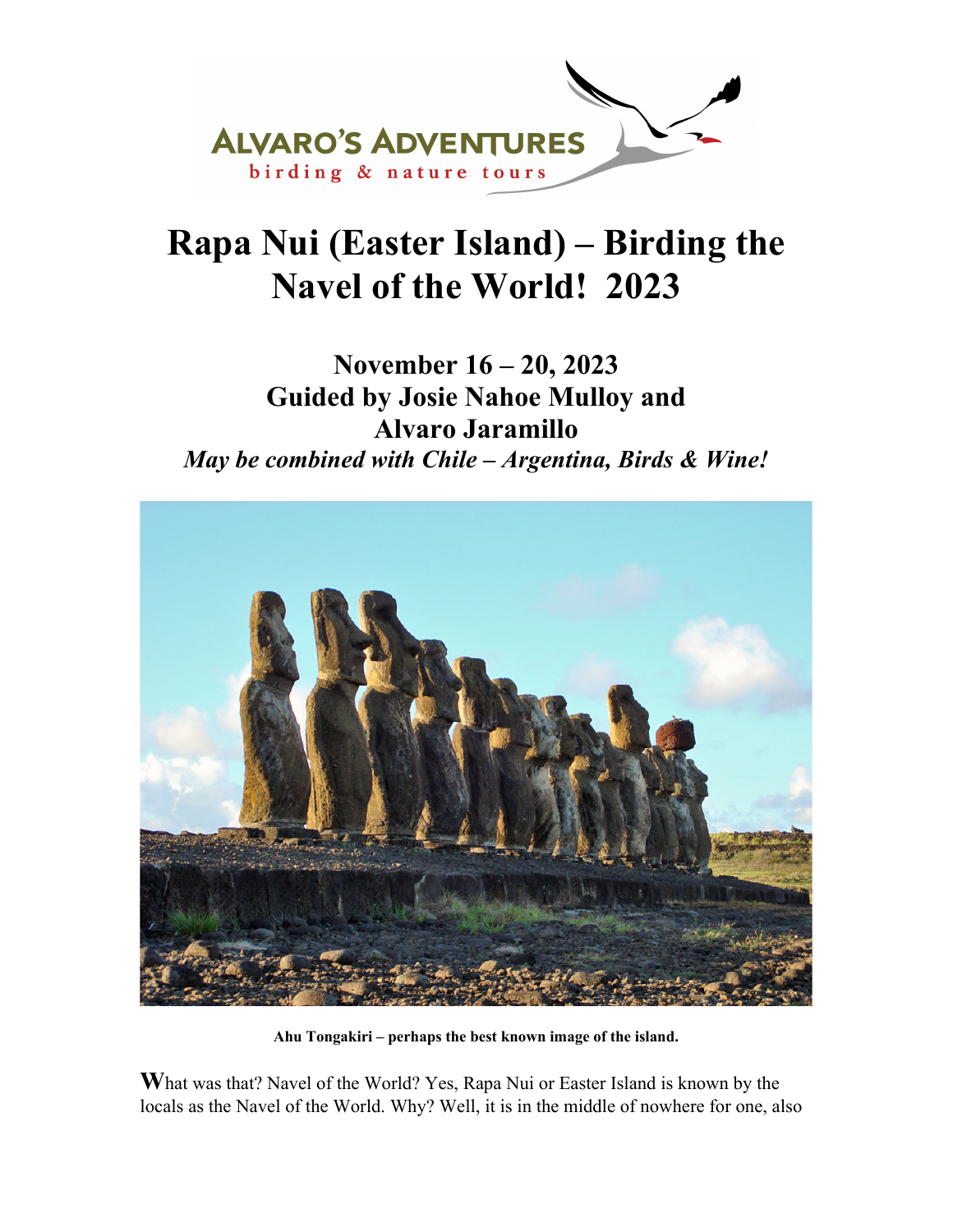

even historically the islanders thought their island was unusual. There are plenty of islands in the South Pacific, but nothing comes close to Easter Island – it is absolutely unique! It is the only Polynesian Island where Spanish is spoken for starters, as it is considered a part of Chile. But it is also an island that for many has been steeped in mystery. All around its shores are big giant heads, known as Moai, each representing the soul of an ancestor and set there to defend a family plot of land. But most are toppled, and the quarry where they were built exists and it appears eerily as if the artisans dropped their tools and just left…with everything remaining frozen in time. What happened? Well, warfare broke out due to their over-extending the natural resources, and their culture was nearly wiped out. Fortunately, Rapa Nui culture remains and it is going strong, and many amazing Moai remain as well, of various periods and forms, as well as some fantastic architectural work. All of that in nearly the most isolated island in the world, astounding!



**Some of the Moai truly express feeling. They are fantastic pieces of art.** 

This is also the land of the Birdman Cult, from the later period of the history of the Rapanui. Young men would climb down a steep cliff swim to seabird nesting islands and wait until the "Manutara" laid its egg. This bird, assumed to be the Sooty Tern now, but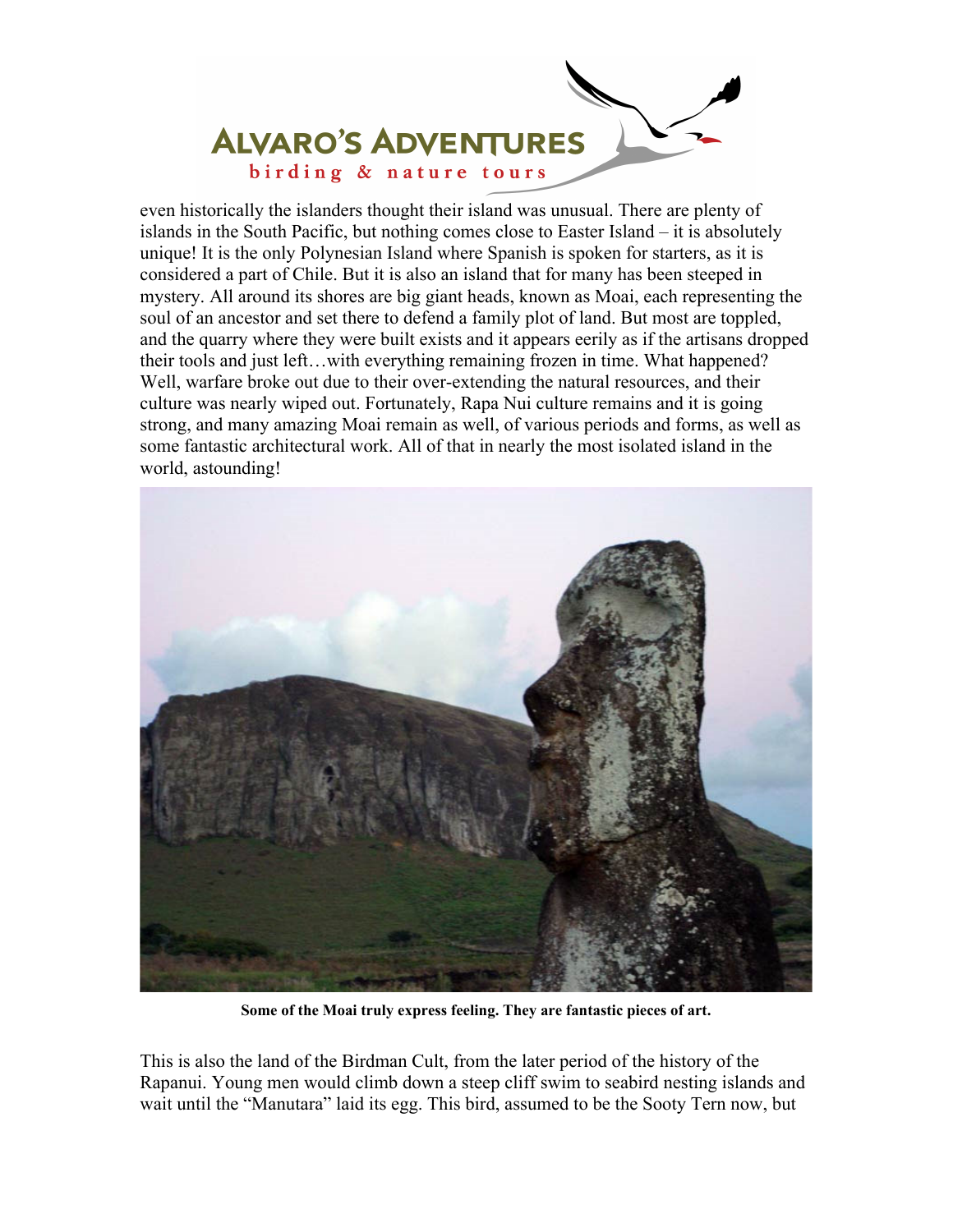

perhaps was originally the Great Frigatebird. Once an egg was laid, the first young man to return to the main island with an unbroken egg won the competition for the year. The priest he represented would then become ruler of the island for that year. Well, these seabird nesting islands are still there, and for a long time it was thought that most of the seabirds were gone. Fortunately they are not! Alvaro was involved in research here that showed that populations of many and some new seabirds remain on the islets (known as "Motus"). Not only that, now a total of six species of *Pterodroma* petrel are known to nest here; perhaps it is now the most accessible place on earth to see that many *Pterodroma* in one go! Most common are the Herald and Kermadec, with lesser numbers of the Phoenix and the endangered Henderson petrels. Most recently, Murphy's Petrel has been recorded as a breeder as well, and now Black-winged Petrel. We have a great chance to see four of these species, perhaps five. Add to this Red-tailed and White-tailed tropicbirds, Masked Booby, Grey Noddy, Brown Noddy, Christmas Shearwater and Great Frigatebird and you have a heck of a good bird list for an island that is supposed to "have no birds." The land birds are all introduced from the mainland, but it includes the Chilean endemic Chilean Tinamou, which can be relatively easy to see here.



The birds are fantastic, and you can get good looks at them as they are nesting in the area. But this is the icing on the cake, for what is amazing to go and see is the island, its people and amazing culture and history. Even those who are not very spiritual come back in awe; it is truly a magical place. But a real place, and one that draws you. For me, I must admit that on my first trip I did not expect that it was going to live up to its fame. Now, I find that it is among my favorite places in the world, and I long to go back. The island pulls like you would not believe. It is an utterly charming place, with nice people, and it is small enough that you really feel like you get to see the whole place.

**Surise and a Moai.** 

You will understand why so many people for so many years have been absolutely enchanted by this speck of land rising from the middle of nowhere in the ocean! Come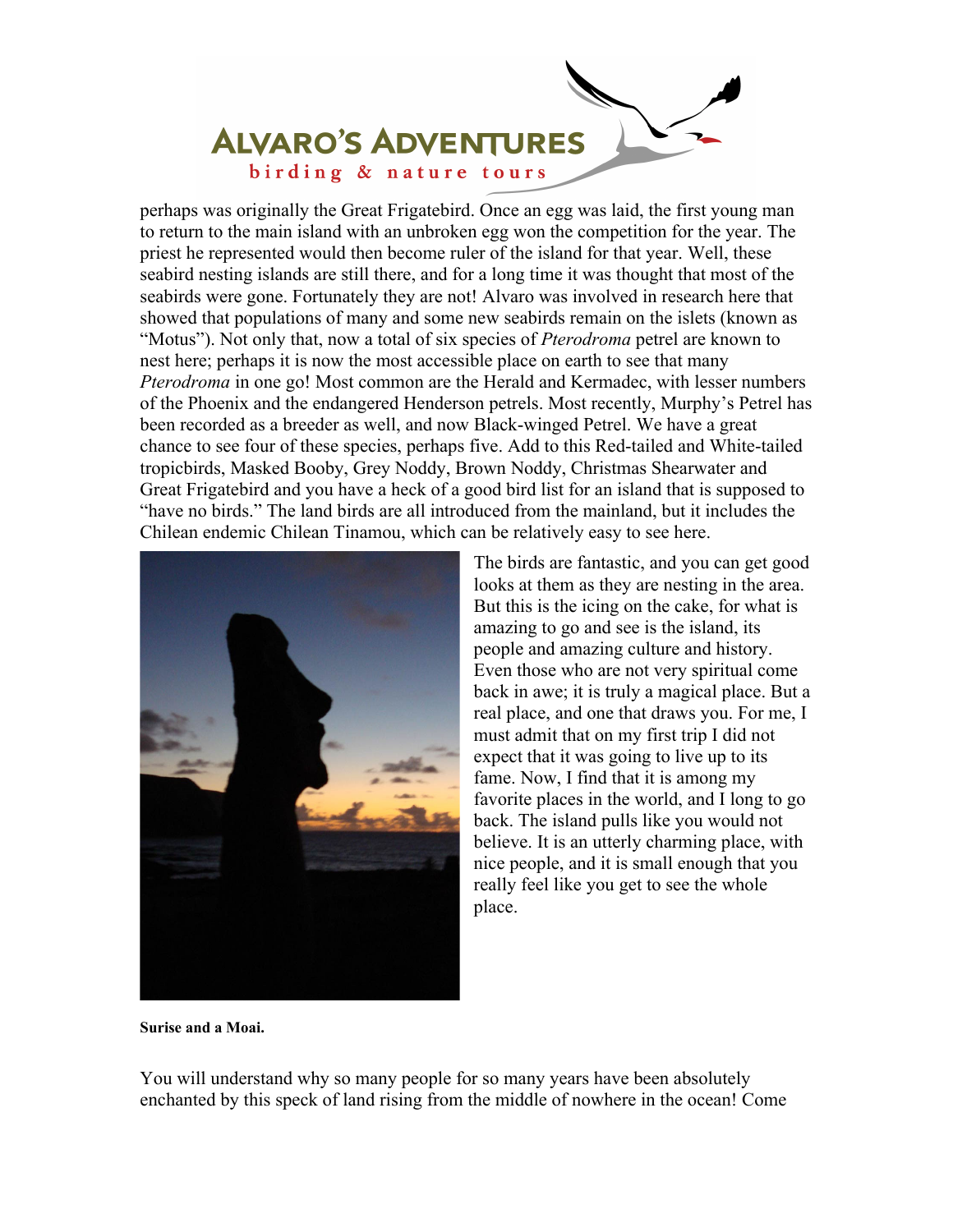

experience it for yourself, either as a standalone trip or as an add-on to Chile-Argentina Birds & Wine.

#### **The Sites We Visit**

**Rapa Nui** — On the main island the focus will be on the archaeological sites, although birds do show up here and there. All land birds on Easter Island are now introduced from the Chilean mainland. Perhaps the most interesting introduction here is of the Chilean Tinamou, a Chilean endemic, which is doing quite well on the island. We will also see Common Diuca Finch and Chimango Caracara. Some seabirds may show up, but more so on the motus (see next section). Our exploration of the island will cover all of the important archaeological sites. The island is of course known for its Moai, the giant heads, which in fact are full human figures of which the head is the most prominent part. They are thought to be images of ancestors, in a sense deified ancestors, which were set up to watch over and protect villages. There are nearly 900 Moai, although most lay toppled or still in construction. The first site where we shall learn of the Moai is **Ahu Tahai**, where we can see an early period restored site (restored by William Mulloy, grandfather of our local guide Josie!). Here the Moai has the coral eyes, which are missing on most, as well as the red topknot. One unusual ahu is **Ahu Akivi**, another restored site, which is inland rather than on the coast as are almost all other Ahus. This site was also restored by William Mulloy in 1960. **Ahu Vinapu** is not visually stunning, but there is more here than meets the eye. The Moai were toppled a long time ago, but the size of the stone bases of the Ahu is impressive and likely meant it was among the more important Ahu on the island. But what has intrigued people is the stonework. Here huge stones have been worked to fit together almost perfectly. This fantastic fit of large stones has been compared to the feats of the Inca, and was one of the elements of "proof" that Thor Heyerdahl proposed to show that it was South Americans who had voyaged here and given rise to this culture. This theory is now disregarded; in fact the opposite may be true, that Polynesians reached South America! Many visitors to Easter Island lament the fact that it is not the classic South Pacific Island with big sandy beaches and coconut trees, as the island is of volcanic descent. But on **Anakena** Beach, you do get a bit of the sun and the sand! Apart from the gorgeous scenery here, the Ahu here holds some very interesting Moai, where you can still see how the original, newly carved Moai likely were patterned throughout their backs, probably mimicking classic tattoo patterns worn by the locals. **Ahu Tongakiri** is perhaps the most famous of the Ahu, where 15 Moai stand on the most impressive Ahu on the island. The tsunami of 1960 destroyed this site, but it was restored in the 1990s by a Chilean Archaeological team, with the help of the Japanese. A site that is amazing to see is **Rano Raraku**, this is the extinct volcanic cone where the Moai were carved. A visit here allows you to understand the level of work that was associated with creating the Moai. There are many places where you can see how the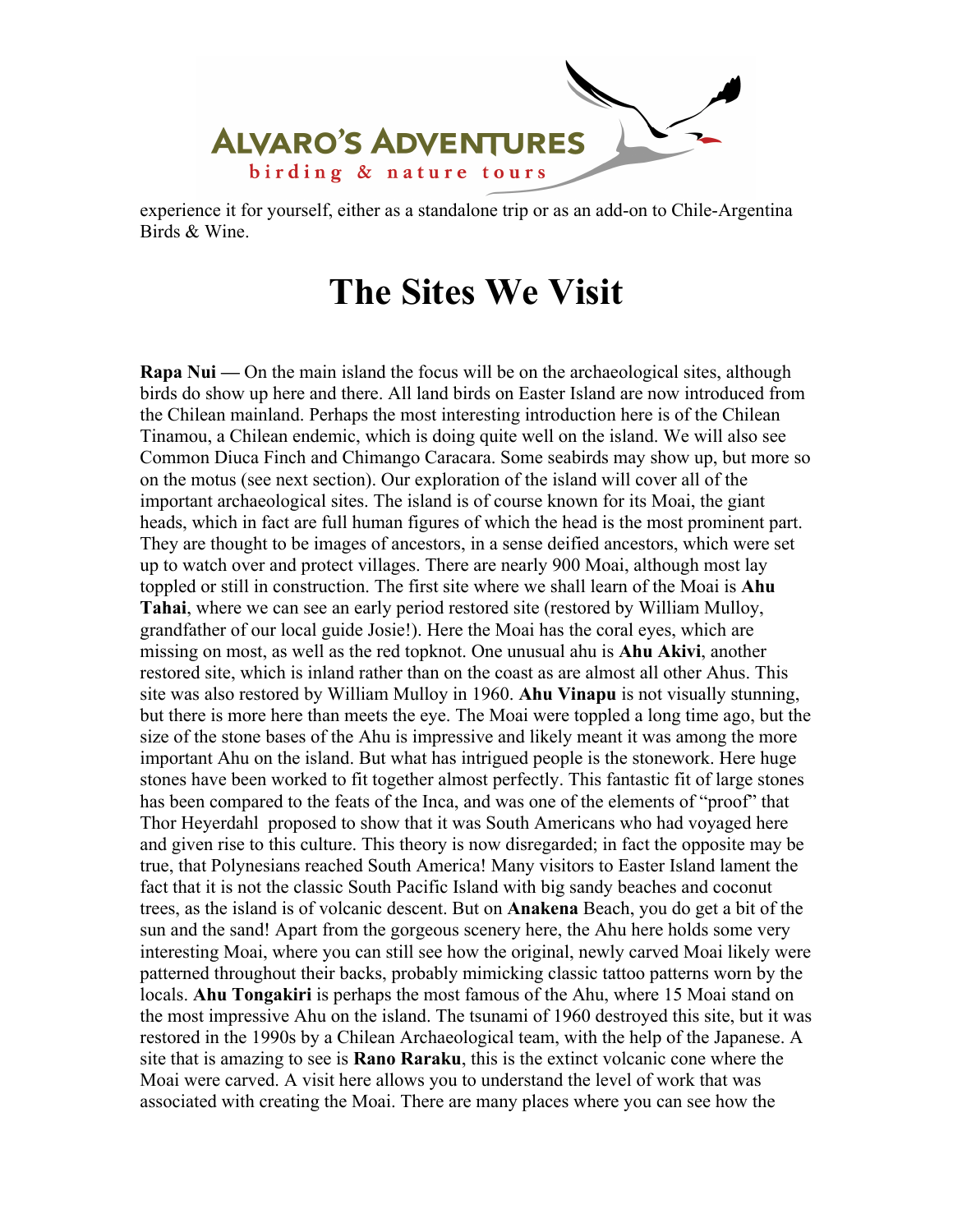

Moai were created, and how exactly they extracted each from the rock. Here we will get a sense of the amazing feat that it was to both create these huge stone entities, and then carry them miles from the single quarry to all corners of the island, and finally to erect them! It is no wonder that Rapa Nui has been shrouded in mystery, it is hard to believe that people of a "primitive" civilization were able to undergo this amazing feat, out in the middle of the Pacific. At Rano Raraku we may see Red-tailed Tropicbirds coming to their nesting sites on the rim of the volcano. Finally there is the ceremonial grounds of **Orongo**, where the birdman cult flourished. This is a later stage in the history of Rapa Nui, after they had ceased to produce Moai. The birdman cult is right up our alley, we will learn of the details of what happened when we are there, for it is an amazing story. It is particularly powerful as you are there, watching the cliffs of the extinct volcano, the ceremonial village and while overlooking the gorgeous seabird islands known as the motus.



**Henderson Petrel - a highly endangered seabird.** 

**The Motus** – There are three small islands that Orongo overlooks, and these are known as motus in Rapa Nui. The nearest is motu is Motu Kau Kau, a tall sea stack; then Motu Iti, and Motu Nui. Nui means large, iti means small; and it is on the larger island that many seabirds breed. It is treacherous to land on the island, and not possible without special permits. However, what we will do is go there on a boat and circumnavigate the island to see the breeding seabirds flying over. This is particularly fantastic in the late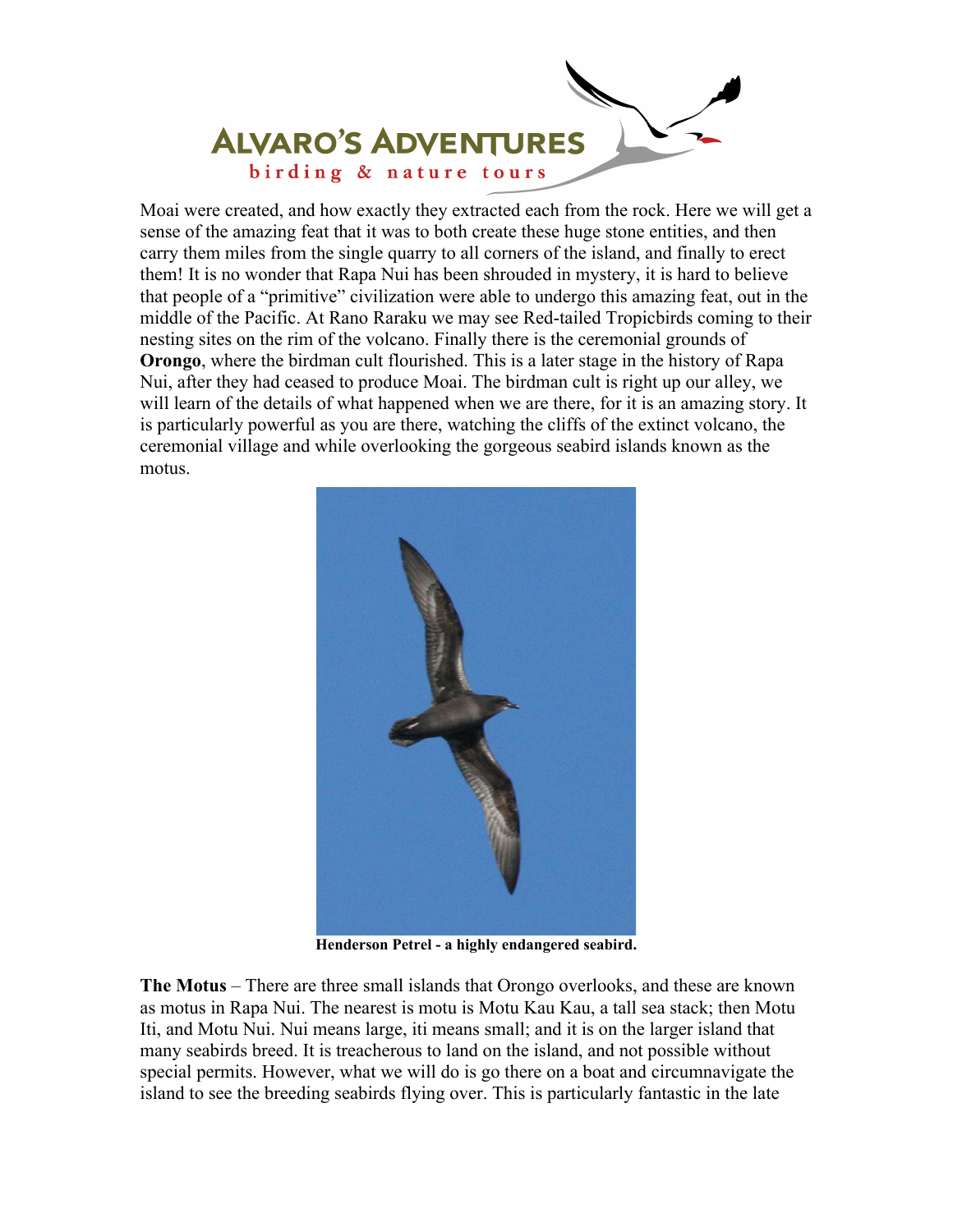

afternoon when more and more seabirds congregate on the islands. A few years back I was here and did one of the first surveys of the birds of the motus. The available information at that time was that there were few if any remaining seabirds here, that in fact many had been extirpated. The truth was quite the opposite, many seabirds remain and the diversity is great. At that time I confirmed that the Phoenix Petrel is found here, and discovered this as a site of occurrence of the endangered Henderson Petrel. The more common petrels which are here are the Kermadec and Herald petrels. Along side these birds we may see Christmas Shearwaters, Grey Noddy, Brown Noddy, Great Frigatebird, Masked Booby, White and Red-tailed tropicbirds and perhaps a surprise or two! A few years ago it was confirmed that Murphy's Petrel also breeds on Rapa Nui, and in 2013 Pedro Lazo and I confirmed that Black-winged Petrel were attempting to nest in the motus, meaning there are 6 species of breeding *Pterodroma* petrel here!!! Where else on earth can you see 5 breeding gadfly petrels? It is quite astounding for a place where the seabirds were thought to be gone.



**A petrel chase - Herald Petrel after a Kermadec Petrel.**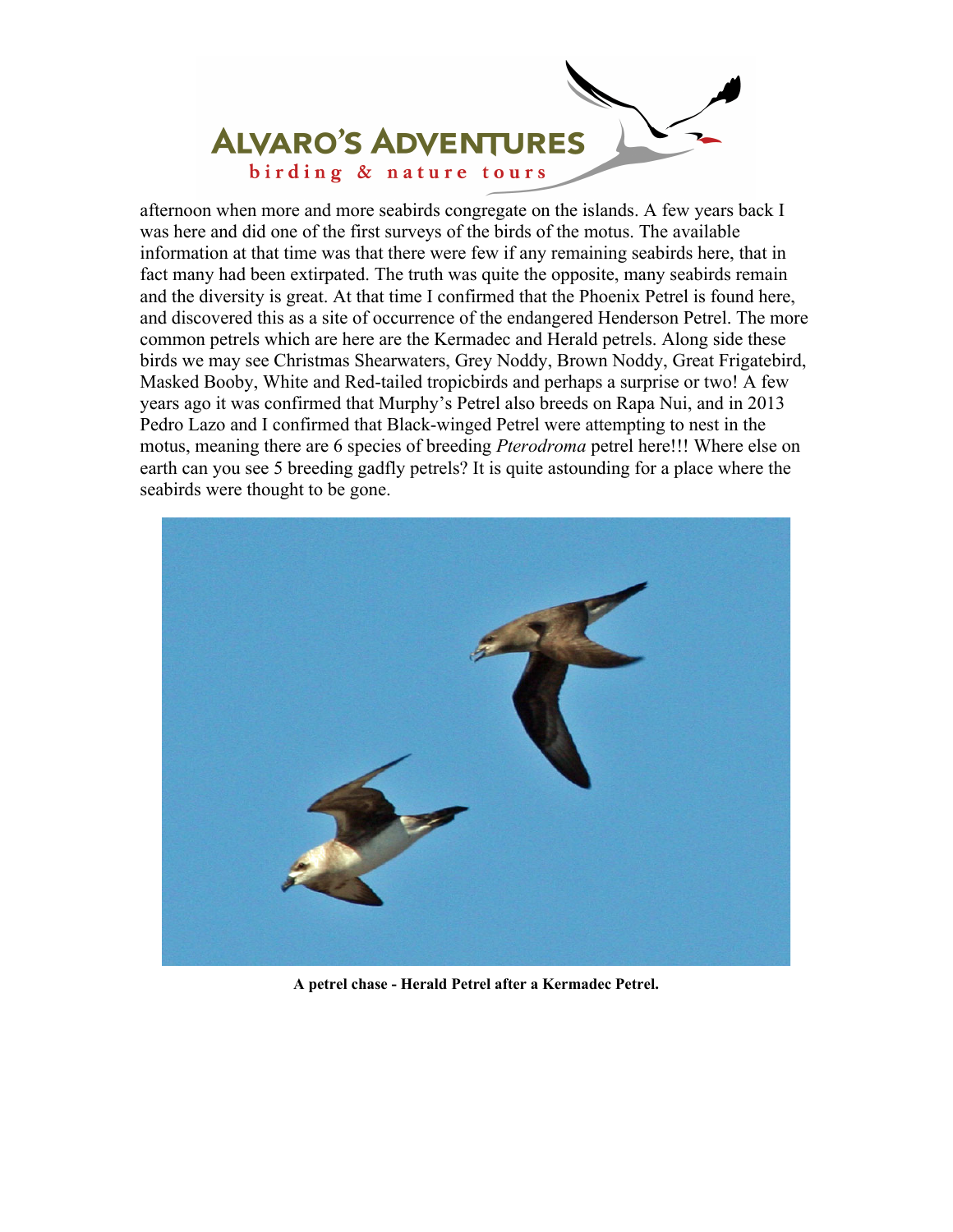

#### **About the Physical Requirements & Pace**

This is a tour of Easter Island with a focus on the history and archaeology as well as the birds. Easter Island is not well known for its birding, and we certainly are paving the way to putting it on the map as a must see seabirding destination (Alvaro was the first guide to offer a birding oriented tour on Easter Island). However, the birds are the "icing" on what is really the star of the show here, the island, its culture, history and the amazing Moai. Although we are likely to see practically all of the birds to be found on the island, much of the time we will be visiting archaeological sites which make Rapa Nui like no other place on earth. So the pacing will definitely be relaxed, almost a "tourist pace" although we shall be squeezing in at least one evening boat trip to satisfy our birding urges. There are no real early morning wake ups on this trip, and it certainly will not be tiring but relaxing and extremely educational. Although Rapa Nui is a volcanic island with many hills and extinct volcanic cones, we will be mostly on level ground. Keep in mind that some of the ground can be uneven due to the nature of lava rock. We may choose to visit some of the famous caves on the islands, actually old lava tubes, and these may be a bit more slick and with more difficult footing. These visits will be short, and you are free to remain above ground and take in the sun and the ocean breezes instead.

 The tour includes a boat trip to the Motus, which is of course optional if you choose to remain either on shore or back at the hotel. This is not a long trip, and the motus are not far from the main island; although if windy it can be a bit of a wet although warm trip. We shall go there on a larger fiberglass fishing boat with outboard motors; these boats tend to have an awning to keep the sun exposure down, but they are not covered boats. Although we are not heading out into the ocean per se, and will be by land at all times, the swell here has little to nothing to stop it as Easter Island is all by itself in the middle of the Pacific. As such, there may be a bit of up and down on the boat. We do not expect storms at this time of year, but boat trips will be cancelled if the sea conditions become rough. The boat trip will take approximately  $2 - 3$  hours, maybe a little more.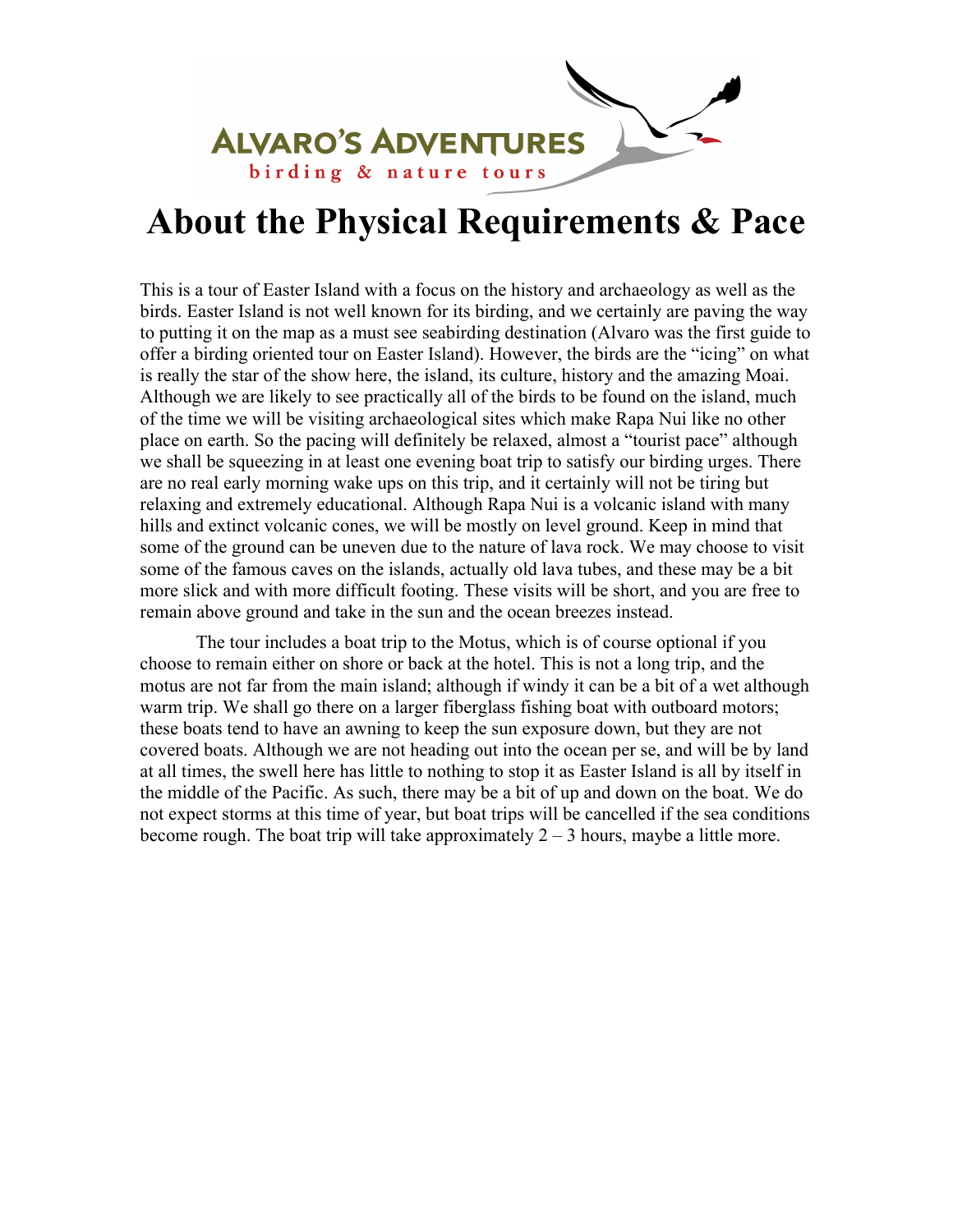



**Motus - from Orongo.** 

# **Itinerary for Easter Island – Birding the Navel of the World**

**November 16, 2023 (Day 1) – Arrival in Santiago.** Most of you will be finishing the Birds and Wine tour. If not, please plan on being in Santiago by the afternoon; we shall be meeting up for dinner. You may want to rest up after a long day of travel, and do ask us if you would like to arrive a day earlier for even more rest and to allow for any unforeseen situations such as lost luggage. Night in Santiago.

**November 17, 2023 (Day 2) – Fly to Rapa Nui.** The flight to Rapa Nui takes over five hours, the island is over 2000 miles from mainland Chile, it is truly an incredibly isolated place. Once we arrive we will be greeted by our local guide Josie Nahoe, we will get settled in our hotel and in the afternoon we shall visit our first Moai. Night in Hanga Roa.

**November 18, 2023 (Day 3) - Archaeological sites.** Josie will plan a route today which will lead us through some of the amazing archaeological sites of Rapa Nui. We will see a bird or two as we go, but this day will be devoted mainly to seeing the Moai and learning the history of the island and its people. In the afternoon we shall take a short boat out to the motus in the evening to see our first petrels! Night in Hanga Roa.

**November 19, 2023 (Day 4) – More culture and archaeology.** We will continue today visiting various sites of interest, likely focusing on the north end of the island with Rano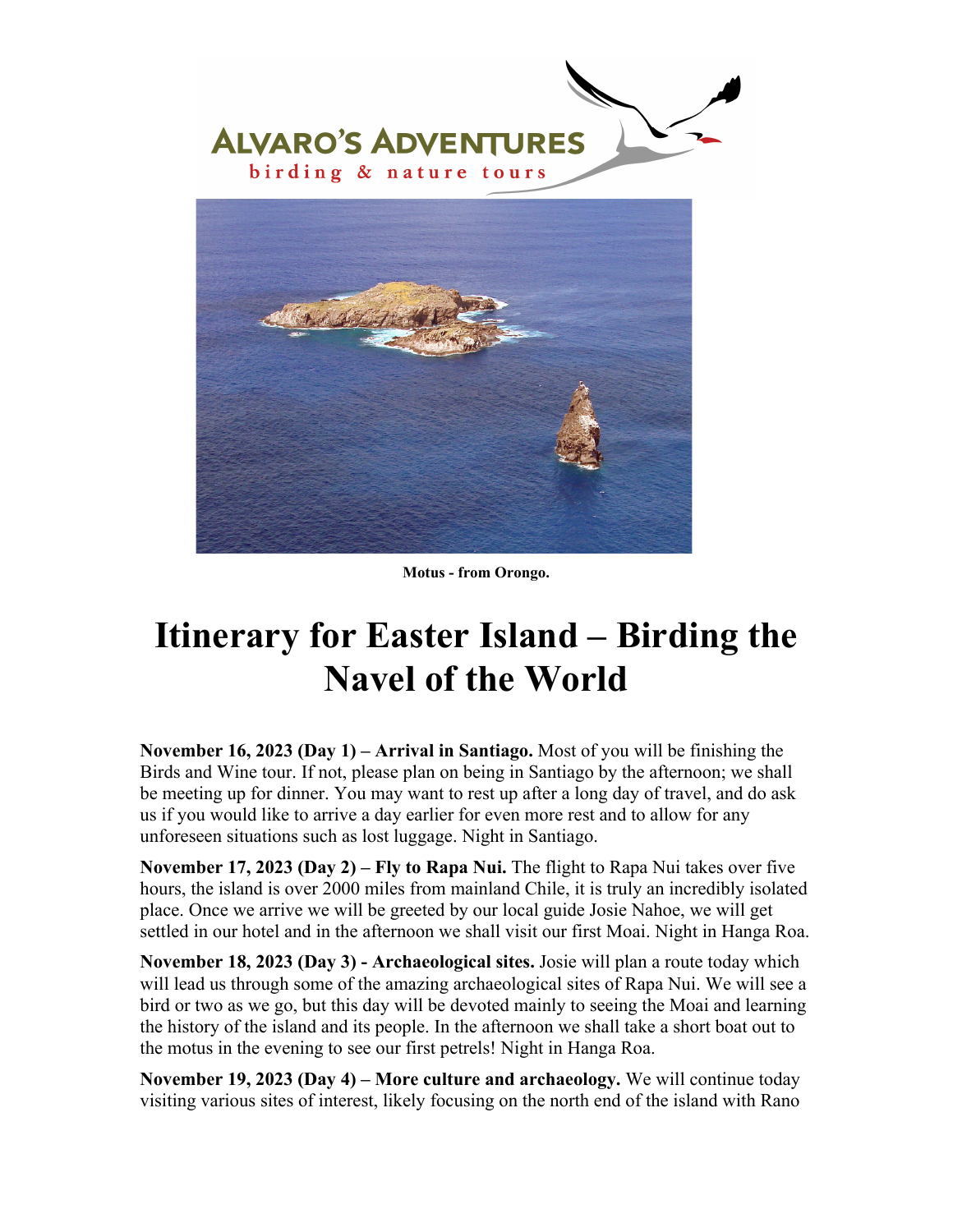

Raraku and Ahu Akiviri. In the afternoon if we are weathered out on day 3 we can try again for the seabirds this afternoon. Night in Hanga Roa.

**November 20, 2023 (Day 5) – Museum, shopping, and departure.** This morning we will visit the great archaeological museum, as well as have some time for shopping for souvenirs. Our departure for Santiago will be in the early afternoon arriving in the evening.



**Moai at Rano Raraku** 

## **Your Guides**

**Josie Nahoe Mulloy** was born in the United States but returned home some while in her 20s. She is Rapa Nui, and grand-daughter of William Mulloy, the archaeologist who restored some of the most important sites on the island in the 50s to 70s. Her connection to the island, knowledge of the archaeology and background story to some of the archaeologists themselves makes for a fascinating perspective. Being from the US, she also is able to bridge languages and cultures in a way that few people can. It is absolutely a treat to be out on the island with Josie as your guide!

**Alvaro Jaramillo** was born in Chile but began birding in Toronto, where he lived as a youth. He was trained in ecology and evolution with a particular interest in bird behavior. Research forays and backpacking trips introduced Alvaro to the riches of the Neotropics, where he has traveled extensively. He is the author of the Birds of Chile, an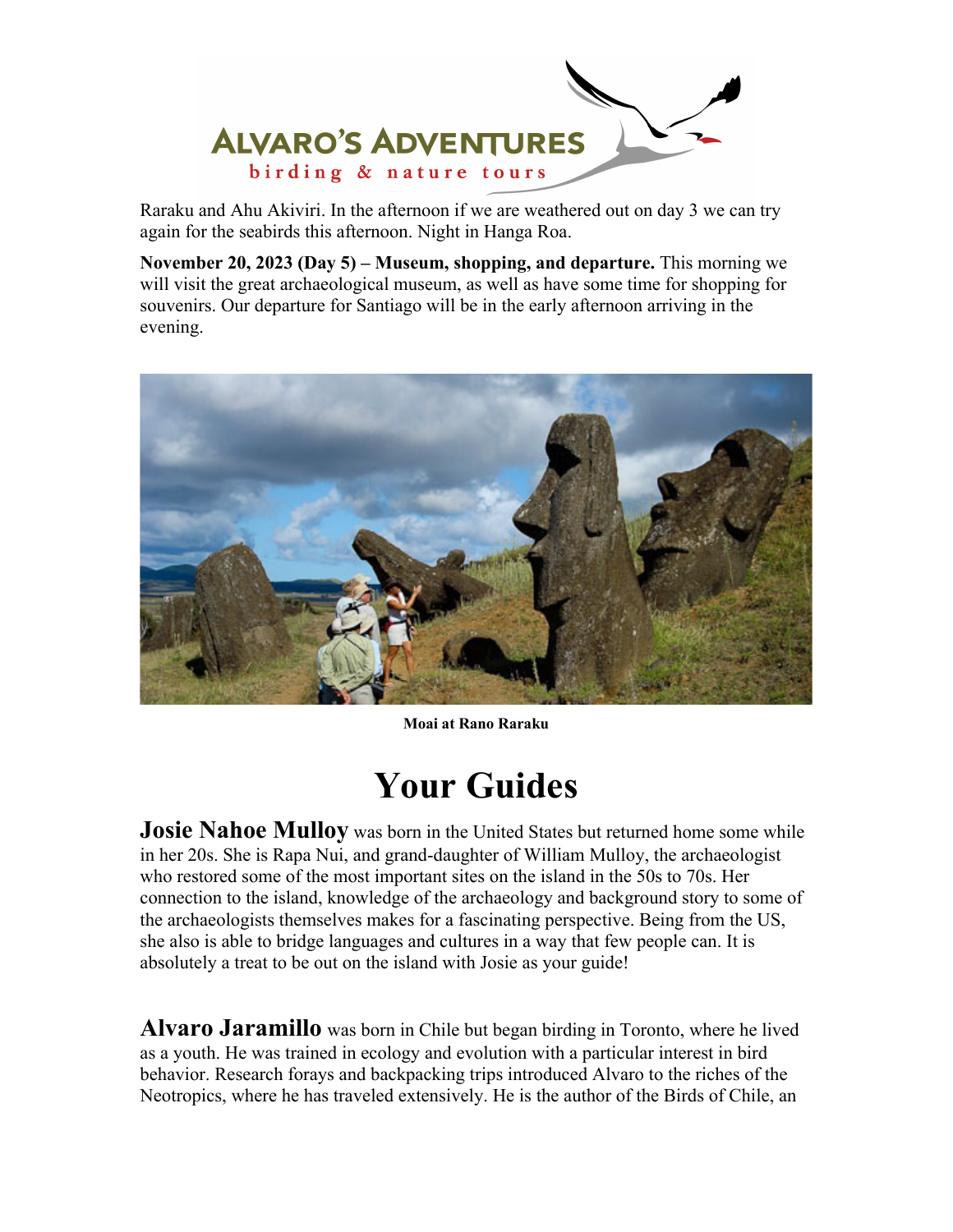

authoritative yet portable field guide to Chile's birds. Alvaro writes the Identify Yourself column in Bird Watcher's Digest. Among various projects he recently authored the ABA Field Guide to Birds of California, and the sparrow chapter for the Handbook of Birds of the World, he is also writing a photo guide to the birds and wildlife of Patagonia. Alvaro was granted the Eisenmann Medal by the Linnaean Society of New York, it is awarded occasionally for excellence in ornithology and encouragement of the amateur. Alvaro lives with his family in Half Moon Bay, California.

#### **Financial Information**

**FEE:** \$2500 from Santiago (flight to Easter Island not included, see below).

**DEPOSIT:** \$500 per person

**FINAL PAYMENT DUE:** July 19, 2023

#### **SINGLE SUPPLEMENT (Optional):** \$400

**LIMIT:** 10 (minimum of 6). We may be able to run the trip with fewer than 6, but may have to charge a slight small group surcharge.

**NOTE –** The flight to Easter Island from Santiago is not included. As of Oct 2019, the flight costs approximately \$800, although pricing varies. At times it can be cheaper if bought as part of the international ticket from the US if you are flying LATAM. We do not have 2022 pricing, as the flight has not been scheduled since 2020 due to the pandemic. Flight schedules are to resume in July 2022.

# **Additional Information**

**DOCUMENTS:** A current passport valid three months beyond the date of your return is necessary for US citizens to enter Chile. If you are not a US citizen, please check with the Chilean consulate nearest you for entry requirements. Information about consulates and entry requirements is generally available online or phone or e-mail Alvaro's Adventures and we can look this up. Passports should have an adequate number of blank pages for the entire journey.

**AIR ARRANGEMENTS**: If you are not participating on the Birds and Wine trip, please plan to arrive in Santiago by afternoon on November 16, 2023. Only LATAM flies to Easter Island, with a daily flight from Santiago; you will need to be booked on the morning flight to Easter Island on November 17, 2023. Return flight should be on November 20, 2023. You may choose to extend your stay on Easter Island, something that we can help arrange for. Be sure to check with Alvaro's Adventures to confirm that the flights you have chosen will work with our itinerary and to confirm that the tour is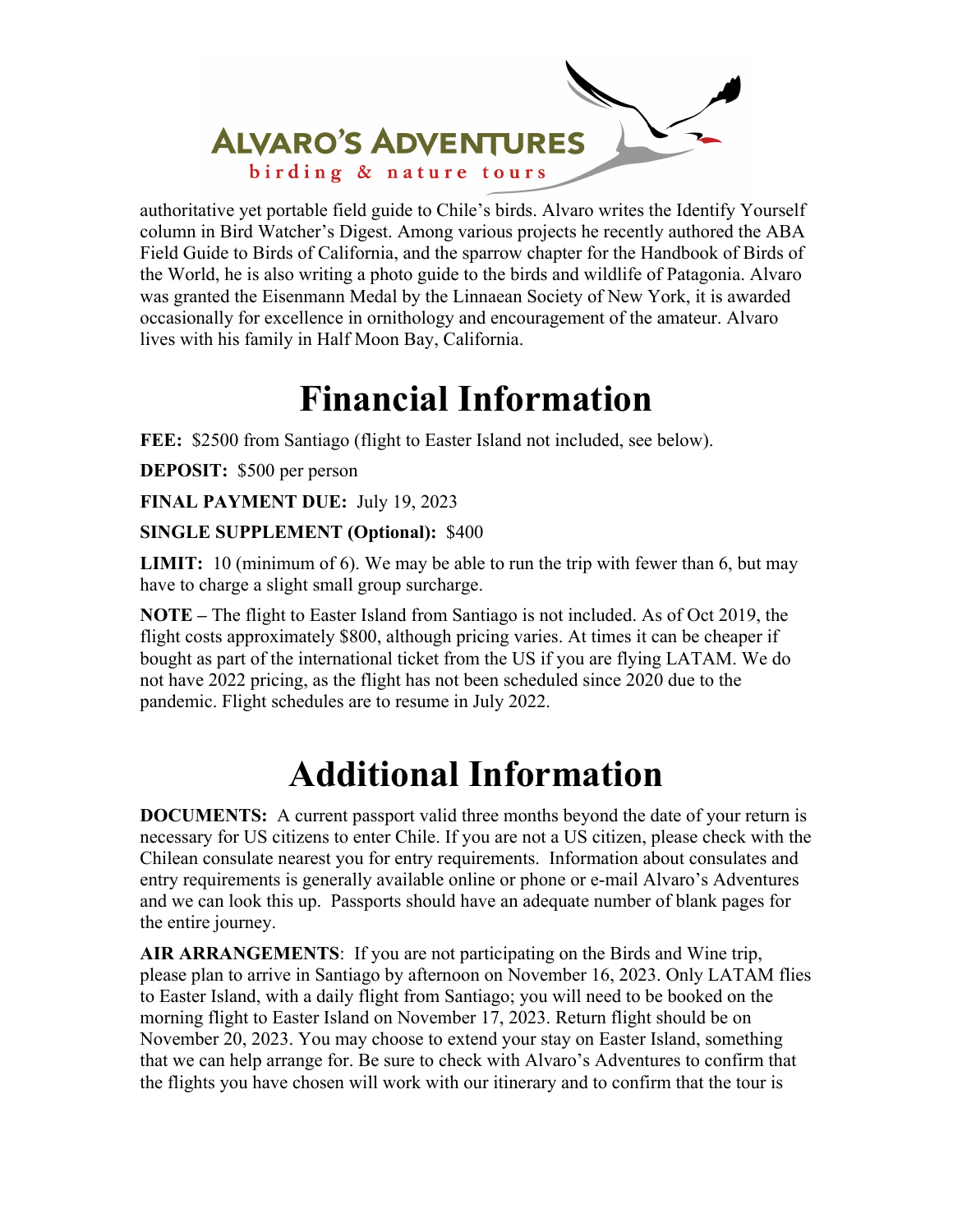

sufficiently subscribed to operate. Once purchased, most airline tickets are nonrefundable and carry a penalty to change. We are not responsible for these fees.

**TOUR INCLUSIONS/EXCLUSIONS:** The tour fee is \$2500 for one person in double occupancy from Santiago. It includes all lodging from Day 1 through Day 4, all meals from dinner on Day 1 through lunch on Day 5, all ground transportation, entrance fees, tips for baggage handling and meal service, and the guide services of the two tour leaders.

 The above fees do not include your airfare to and from Chile, or the flight from Santiago to Easter Island, airport taxes, visa fees, optional tips to local drivers, phone calls, laundry, or other items of a personal nature.

 The single supplement for the tour is \$400. If you do not have a roommate but wish to share, we will try to pair you with a roommate from the tour; but if none is available, you will be billed for the single supplement. Our tour fees are based on double occupancy.

**TOUR REGISTRATION:** To register for this tour, complete the enclosed Registration/Release and Indemnity form and return it with a **deposit of \$500** per person. If registering by phone, a deposit and the Release and Indemnity form must be received within fourteen days, or the space will be released. **Full payment** of the tour fee is due 120 days prior to departure, or **by July 19, 2021. We will bill you for the final payment at either 120 days or when the tour has reached sufficient subscription to operate, whichever date comes later.** Since the cost of your trip insurance and airline tickets is generally non-refundable, please do not finalize these purchases until you have received final billing for the tour or have been advised that the tour is sufficiently subscribed to operate by your tour manager.

**SMOKING:** This is a non-smoking tour.

**CANCELLATION POLICY**: Refund of deposit and payment, less \$100 handling fee, will be made if cancellation is received up to 120 days before departure. If cancellation occurs between 119 and 70 days before the departure date, 50% of the tour fee is refundable. Thereafter, all deposits and payments are not refundable.

 This policy only applies to payments made to Alvaro's Adventures for tour (and any services included in those fees). Airline tickets not included in the tour fee and purchased separately often carry penalties for cancellation or change, or are sometimes totally non-refundable. Additionally, if you take out trip insurance the cost of the insurance is not refundable so it is best to purchase the policy just prior to making full payment for the tour or at the time you purchase airline tickets, depending upon the airlines restrictions.

 The right is reserved to cancel any tour prior to departure, in which case full refund will constitute full settlement to the passenger. The right is reserved to substitute another guide for the original one. Where this is necessary, notification will be given to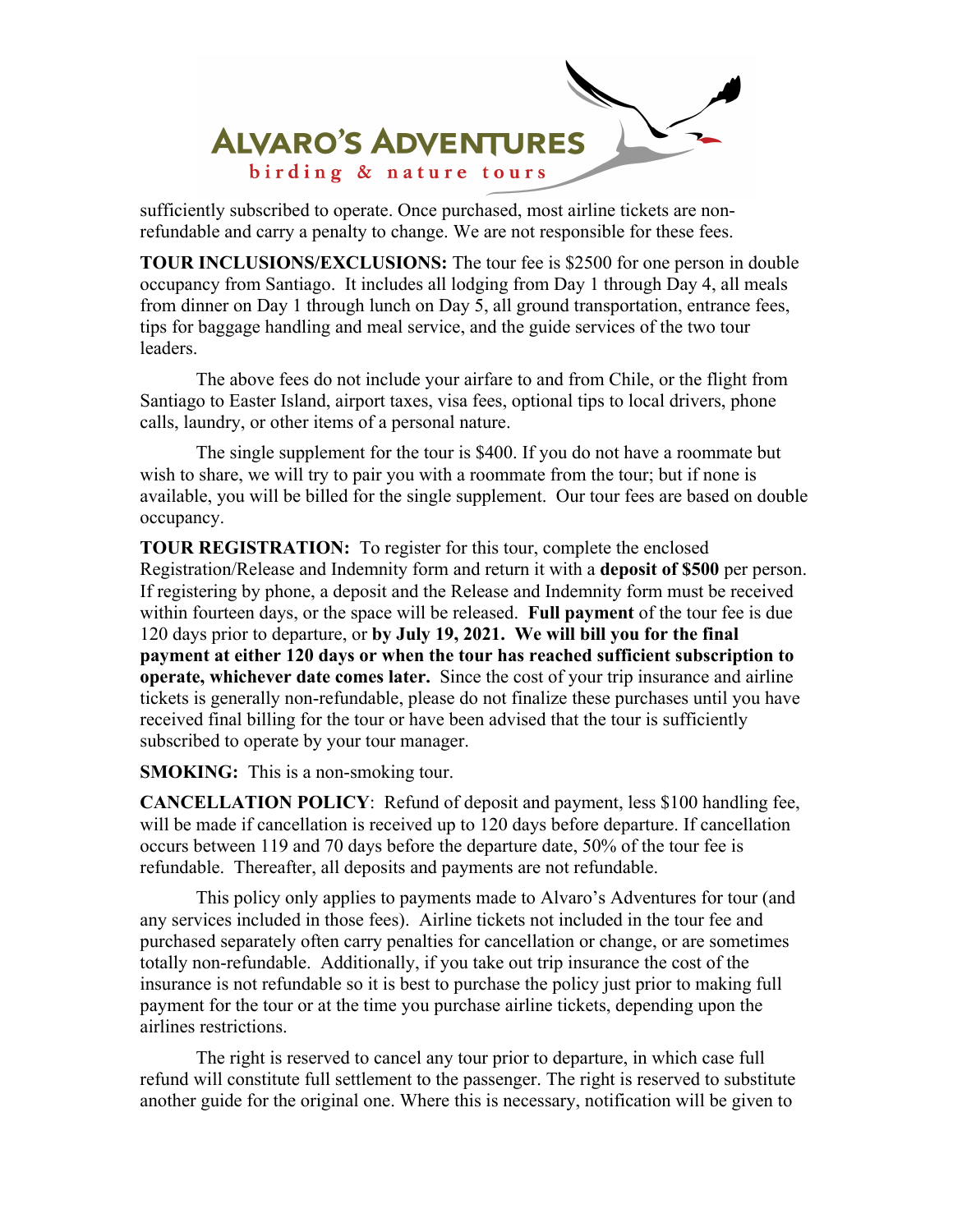

tour members, and they will have the right to cancel their participation and receive a full refund.

Alvaro's Adventures's is a Registered Seller of Travel in the State of California (CST # 2105497). Registration as a seller of travel does not constitute approval by the State of California. This ensures your right to a prompt refund: Upon cancellation of the transportation or travel services, where the passenger is not at fault and has not canceled in violation of any terms and conditions previously clearly and conspicuously disclosed and agreed to by the passenger, all sums paid to the seller of travel for services not provided will be promptly paid to the passenger, unless the passenger advises the seller of travel in writing, after cancellation. This provision does not apply where the seller of travel has remitted the payment to another registered wholesale seller of travel or a carrier, without obtaining a refund, and where the wholesaler or provider defaults in providing the agreed-upon transportation or service. In this situation, the seller of travel must provide the passenger with a written statement accompanied by bank records establishing the disbursement of the payment, and if disbursed to a wholesale seller of travel, proof of current registration of that wholesaler.

**TRIP CANCELLATION & MEDICAL EMERGENCY INSURANCE:** We strongly recommend you consider purchasing trip cancellation (including medical emergency) insurance to cover your investment in case of injury or illness to you or your family prior to or during a trip. Because we must remit early (and substantial) tour deposits to our suppliers, we cannot offer any refund when cancellation occurs within 70 days of departure, and only a partial refund from 70 to 119 days prior to departure (see CANCELLATION POLICY). In addition, the Department of State strongly urges Americans to consult with their medical insurance company prior to traveling abroad to confirm whether their policy applies overseas and if it will cover emergency expenses such as a medical evacuation. US medical insurance plans seldom cover health costs incurred outside the United States unless supplemental coverage is purchased. Furthermore, US Medicare and Medicaid programs do not provide payment for medical services outside the United States.

 When making a decision regarding health insurance, Americans should consider that many foreign doctors and hospitals require payment in cash prior to providing service and that a medical evacuation to the United States may cost well in excess of \$50,000. Uninsured travelers who require medical care overseas often face extreme difficulties. When consulting with your insurer prior to your trip, please ascertain whether payment will be made to the overseas healthcare provider or whether you will be reimbursed later for expenses that you incur.

**RESPONSIBILITY:** For and in consideration of the opportunity to participate in the tour, each tour participant and each parent or legal guardian of a tour participant who is under 18 agrees to release, indemnify, and hold harmless Alvaro's Adventures, its agents, servants, employees, shareholders, officers, directors, attorneys, and contractors as more fully set forth in the Release and Indemnity Agreement on the reverse side of the